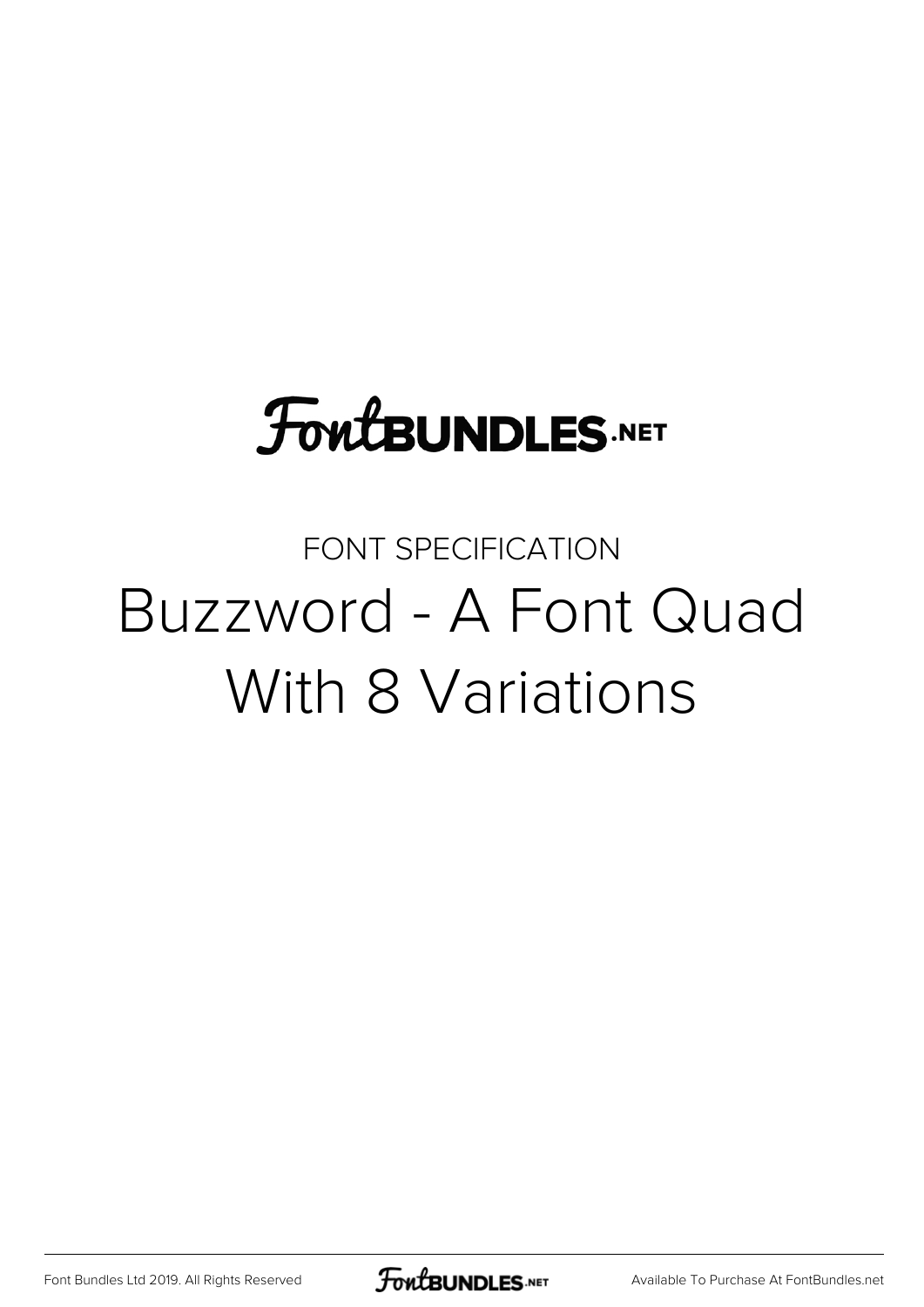#### CLN-BuzzwordHL - Regular

**Uppercase Characters** 

## ABCDEFGHIJKLMNOPQRSTUVWX  $U<sub>1</sub>$

Lowercase Characters

# ABCDEFGHIJKLMNOPQRSTUV WXYZ

**Numbers** 

## 0123456789

**Punctuation and Symbols** 

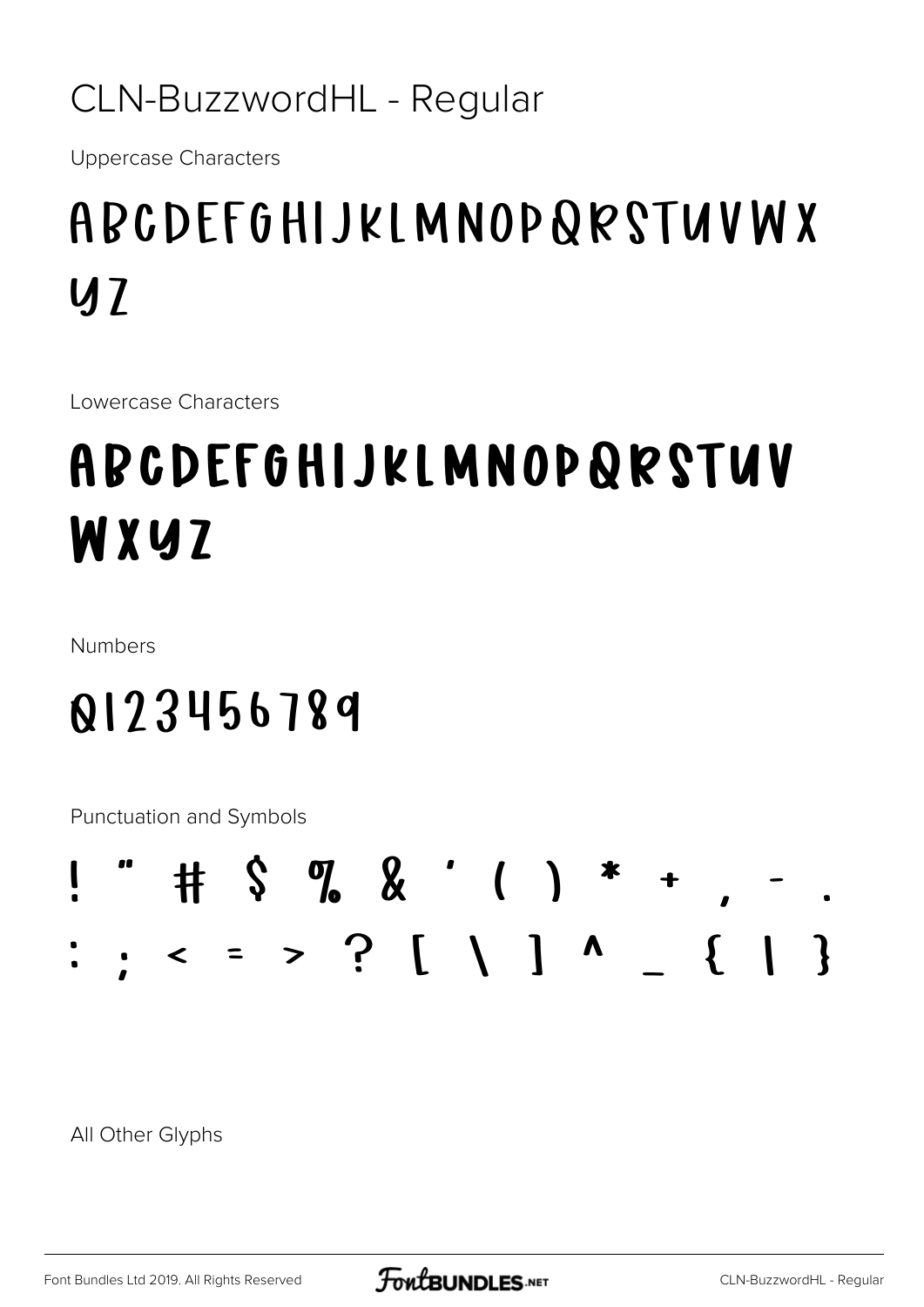|     |  |  | A A A A A A C E E       |             |                  |
|-----|--|--|-------------------------|-------------|------------------|
|     |  |  | $E E I I I I N 0$       |             | $\boldsymbol{0}$ |
|     |  |  | 0 0 0 0 0 0 0 0 0 0 0   |             |                  |
|     |  |  | A A A A A A C E E       |             |                  |
|     |  |  | E E I I I I N 0 0       |             |                  |
|     |  |  | 0 0 0 0 0 0 0 0 0 0 0 0 |             |                  |
| y y |  |  |                         | $\boxtimes$ |                  |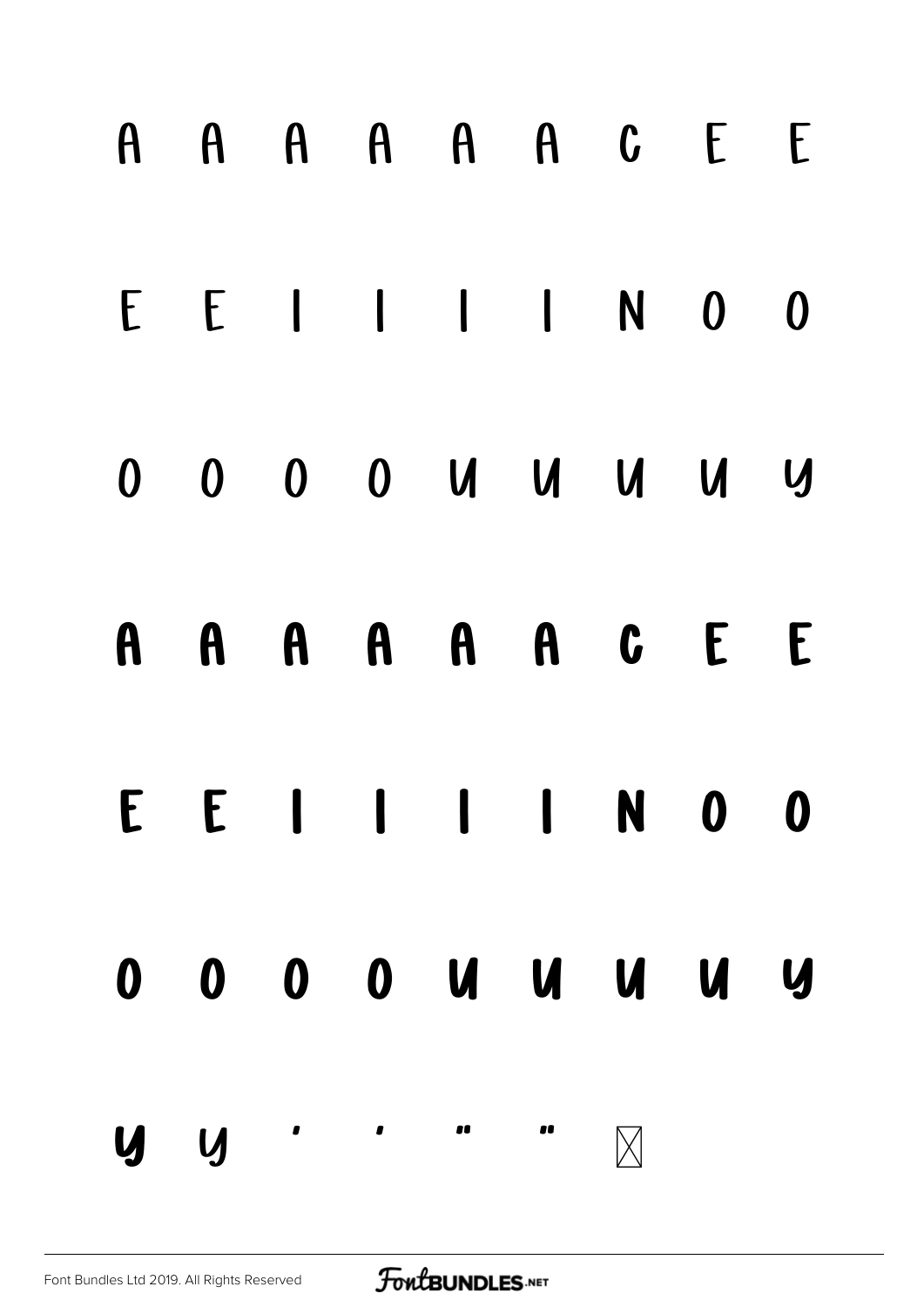#### CLN-BuzzwordFV - Regular

**Uppercase Characters** 

## ABCDEFGHIJKLMNOPQRSTUVW XUZ

Lowercase Characters

## ABCDEFGHIJKIMNOPQRSTUVWX  $\boldsymbol{M}$

**Numbers** 

#### 0123456789

Punctuation and Symbols

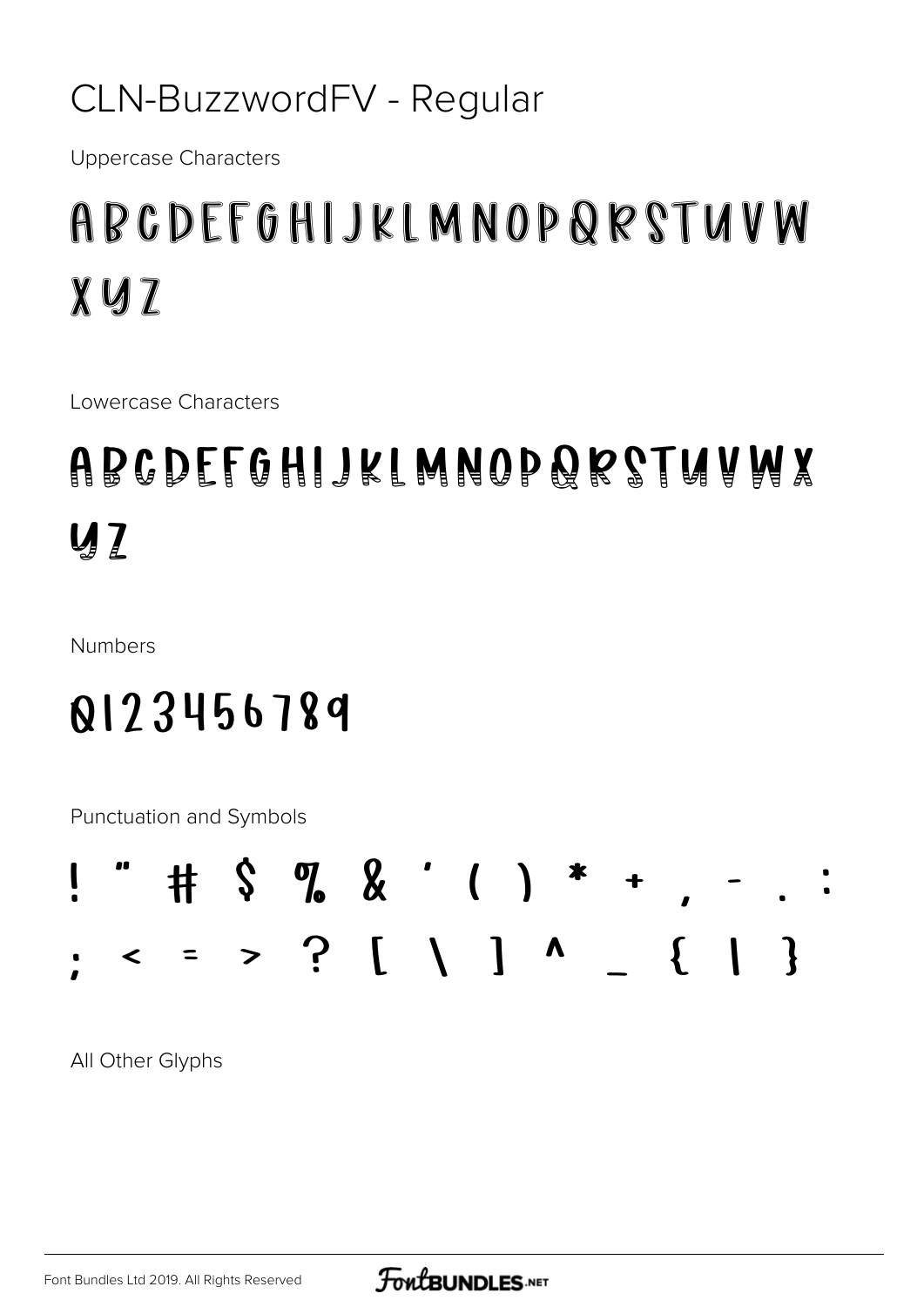| A                | A                  | A                | A                             |                                             | $A$ $A$           | $\mathbb{G}$      |                   | $\sqrt{\frac{1}{2}}$ |
|------------------|--------------------|------------------|-------------------------------|---------------------------------------------|-------------------|-------------------|-------------------|----------------------|
|                  |                    |                  |                               | $E \quad E \quad 1 \quad 1 \quad 1 \quad N$ |                   |                   | $\mathbf 0$       | $\bm{0}$             |
| $\mathbf{0}$     | $\mathbf{0}$       | $\mathbf{0}$     |                               | $M$ $M$ $O$                                 |                   |                   | M                 | $\mathcal{G}$        |
| A                | $\mathbf{\theta}$  | $\mathbf{a}$     | $\mathbf{A}$                  |                                             | A                 |                   | $G$ $E$           | $\mathbf{F}$         |
| $\blacksquare$   |                    |                  |                               |                                             |                   |                   |                   | $\boldsymbol{0}$     |
| $\boldsymbol{0}$ | $\pmb{\mathbb{Q}}$ | $\boldsymbol{0}$ | $\pmb{\theta}$                | $\bigcup_{i=1}^n$                           | $\bigcup_{i=1}^n$ | $\bigcup_{i=1}^n$ | $\bigcup_{i=1}^n$ | Ų                    |
| Ų                | $\boldsymbol{U}$   |                  | $\mathbf{I}$ and $\mathbf{I}$ | $\mathbf{u}$                                | $\bullet$         |                   |                   |                      |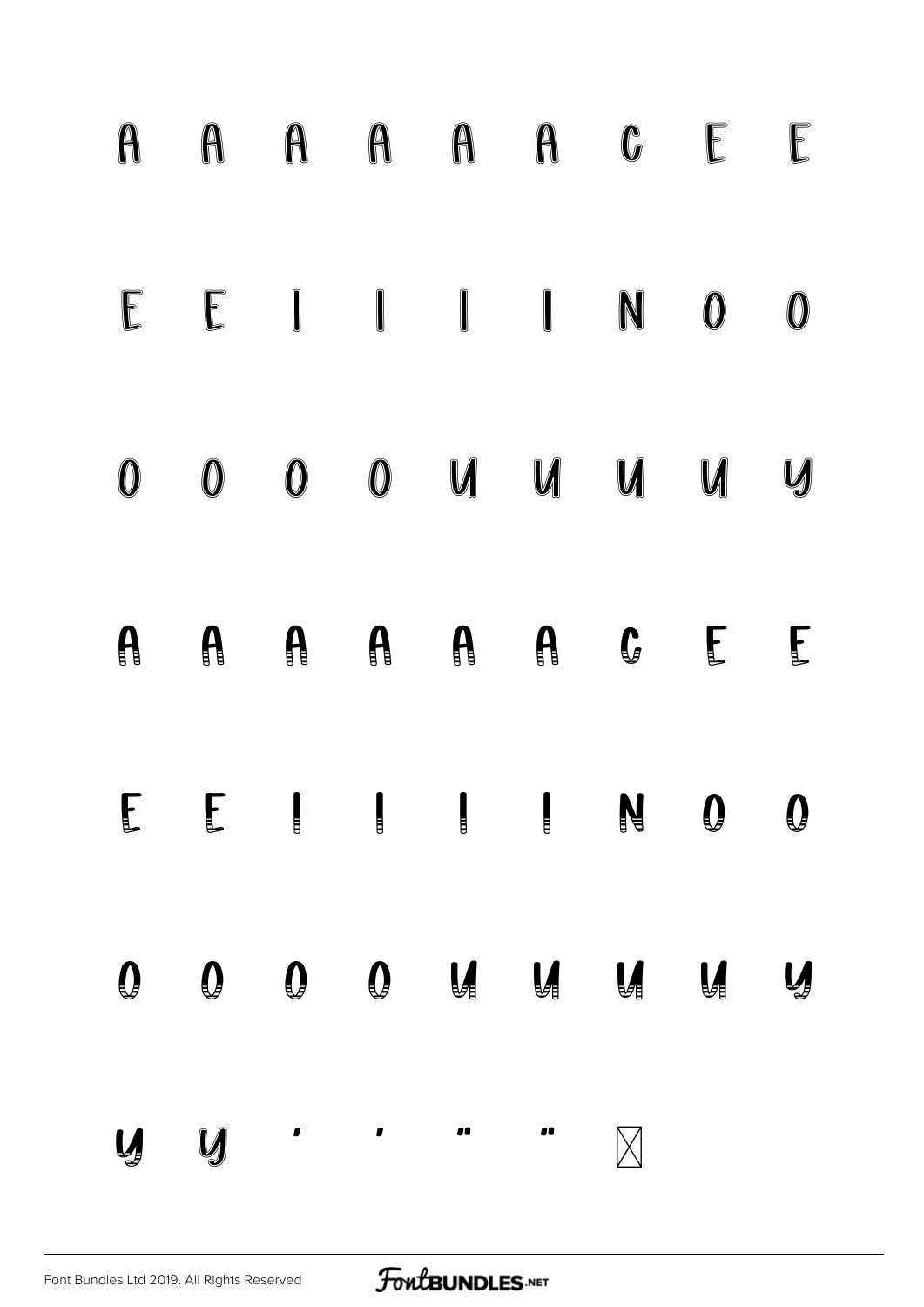#### CLN-BuzzwordOS - Regular

**Uppercase Characters** 

ABCDEFGHIJKLMNOPQRSTUVM  $X \cup Z$ 

Lowercase Characters

ABCDEFGHIJKLMNOPQRSTUMW XVII

**Numbers** 

#### 0123456789

Punctuation and Symbols

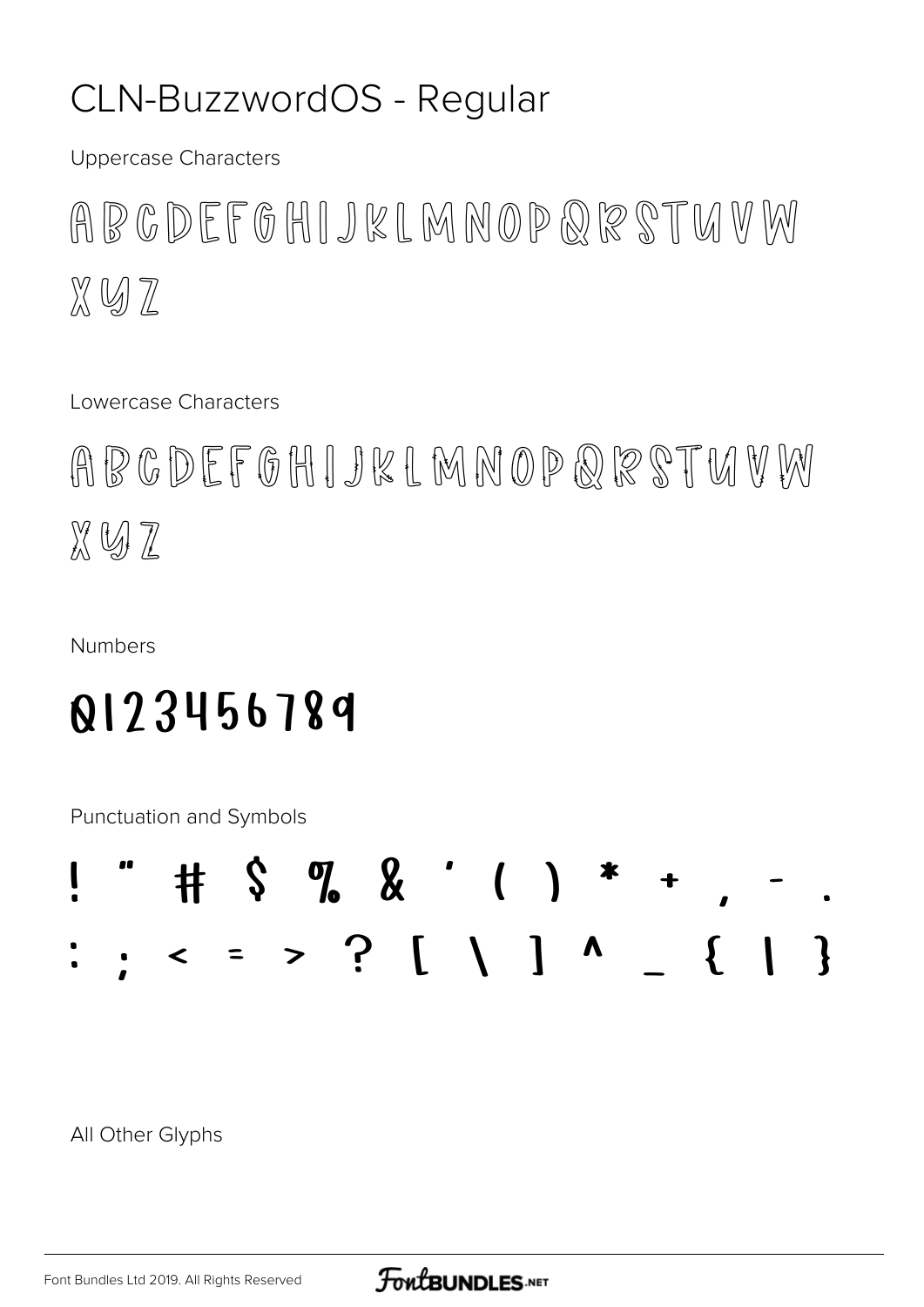

#### FontBUNDLES.NET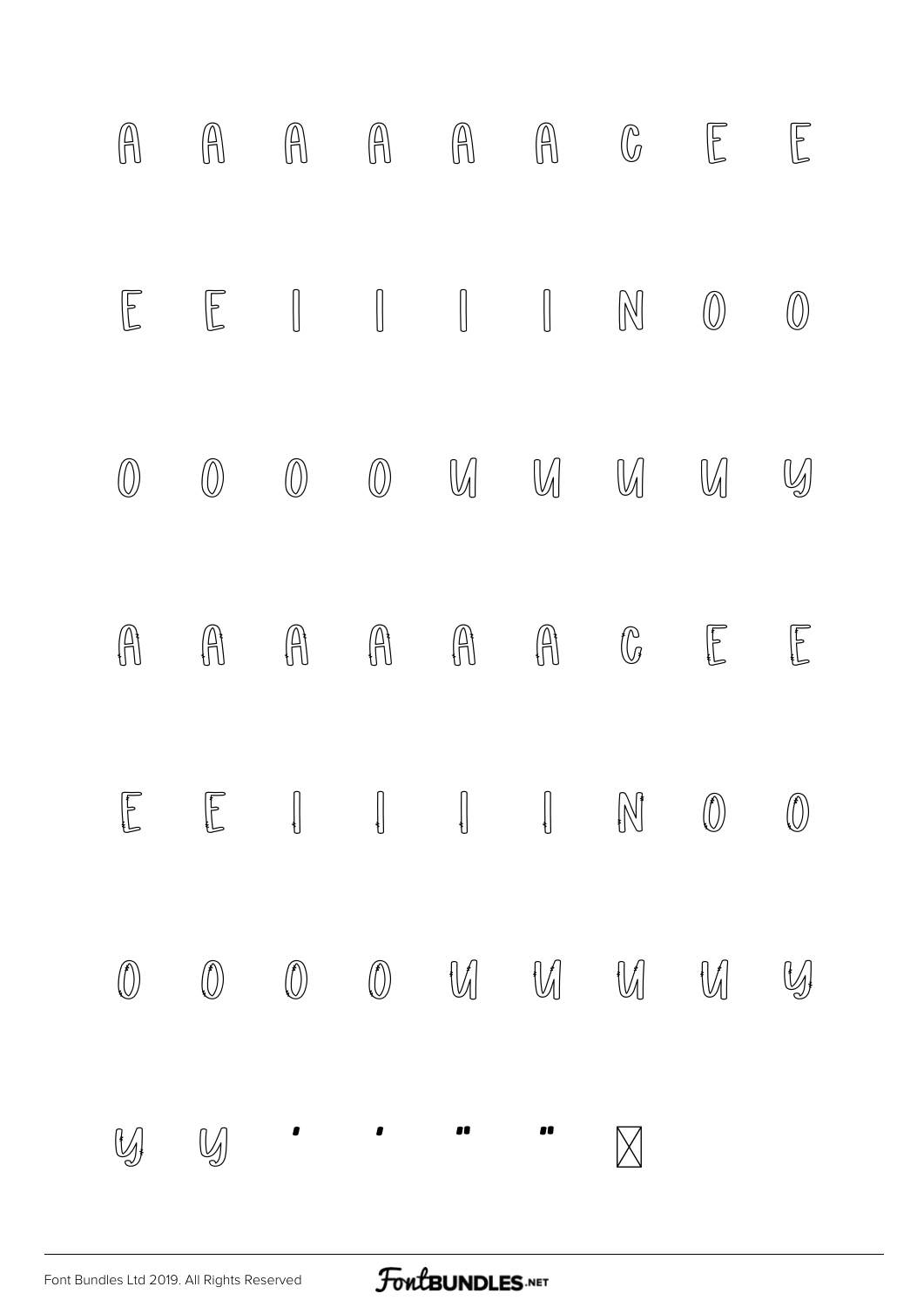#### CLN-BuzzwordSS - Regular

**Uppercase Characters** 

# ABCDEFGHIJKLMNOPQRSTUVW **XVZ**

Lowercase Characters

ABCDEFGHIJKLMNOPQRSTMVMX  $\mathbb{W} \mathbb{Z}$ 

**Numbers** 

#### 0123456789

Punctuation and Symbols